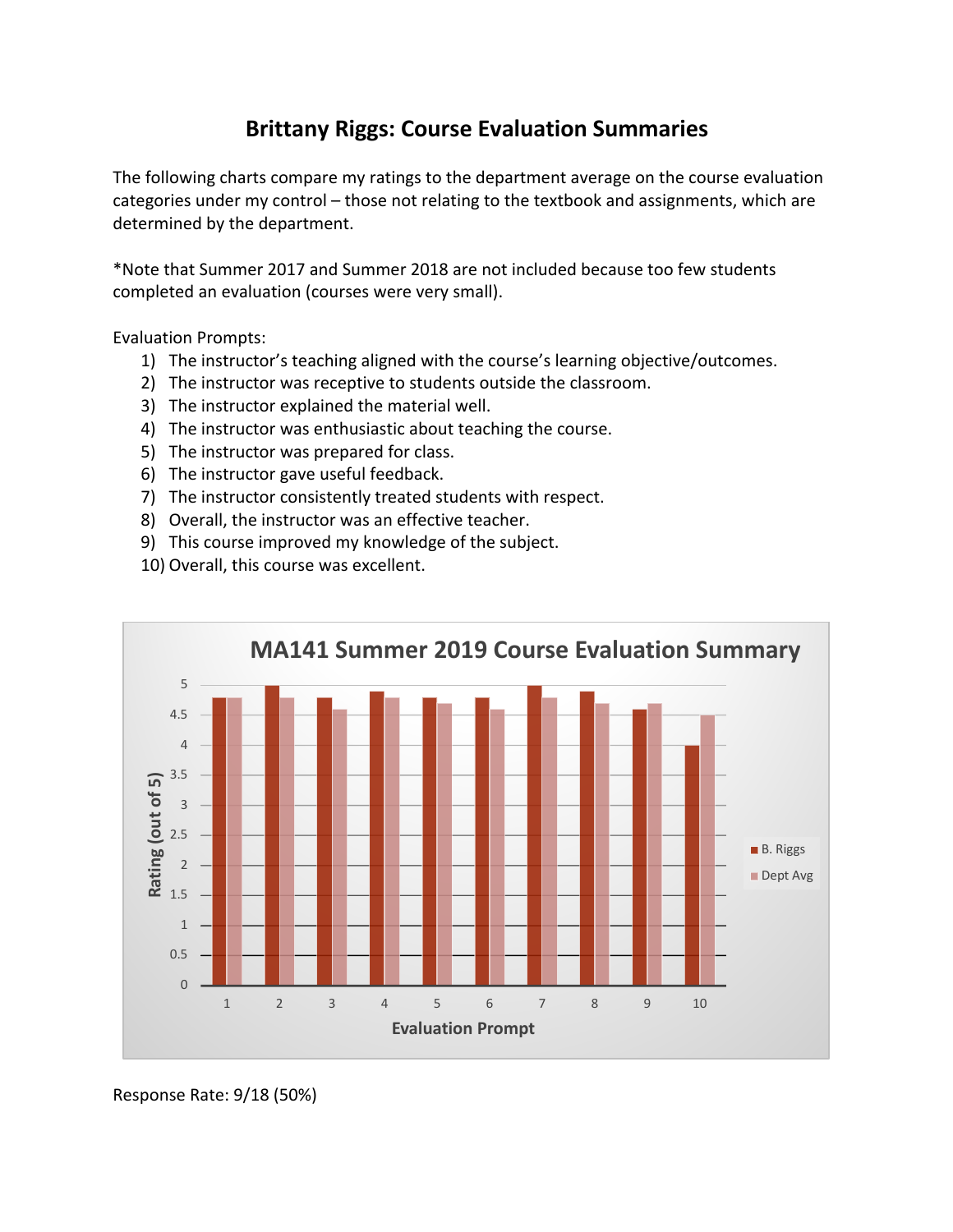

Response Rate: 79/215 (36.7%)



Response Rate: 74/87 (85%)